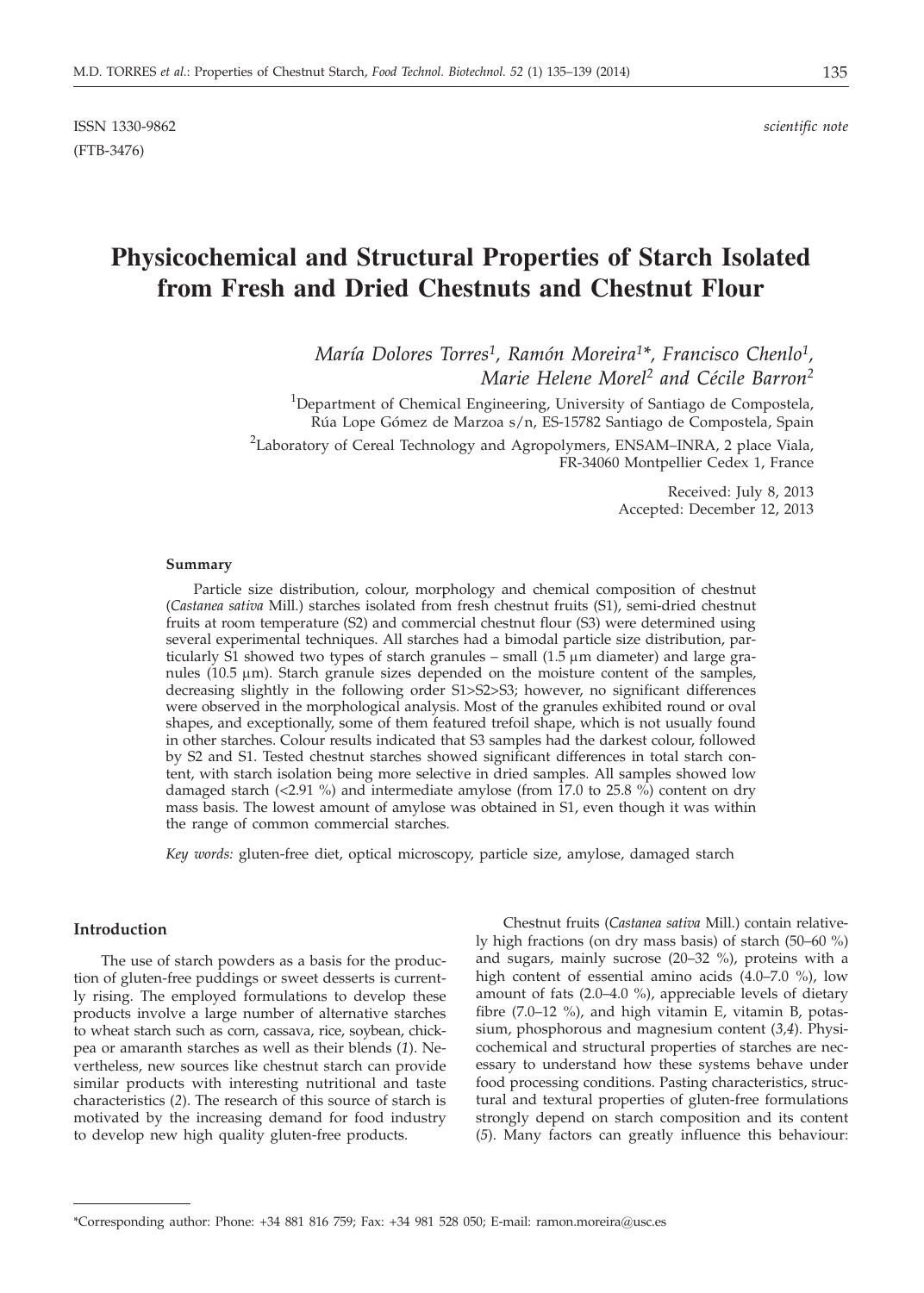the origin of cultivars, starch composition and structure, processing methods, and storage conditions (*6*).

One of the most important physical properties of starch is the size of granules because of its key role in processes like milling, mixing and pasting, even in determining colour properties (*7*). The microstructure of starch noticeably influences the appearance, texture, and stability of the final product. Bright-field and polarised light microscopy methods are frequently used for morphological characterisation of starch (*8*).

The colour and chemical composition of starch are also important for the raw material suitability in bakery processes (*9*). Standard methods (*10*) are commonly followed for these determinations. Starch is one of the most responsible compounds that determines bread and pastry characteristics (*11*). It has high impact on flour dough behaviour when mixing or when thermal processes are involved. It is remarkable that chemical characteristics of starch (damaged starch content, amylose/amylopectin ratio, total starch content or colour) depend on the processes of the production of starch itself, *i.e.* extraction, drying or milling procedures (*5*). While cereal starches have been well-studied, studies on chestnut starch isolated from starchy materials processed under different conditions are scarce.

The main aim of this work is to provide a physicochemical characterisation of chestnut starches isolated from the same source processed under different conditions. For this purpose, the particle size distribution, colour, morphology and chemical composition of chestnut starches extracted from fresh chestnut fruits (S1), semi- -dried chestnut fruits at room temperature (S2) and commercial chestnut flour (S3) were determined.

## **Materials and Methods**

### *Raw materials*

Chestnut fruits (*Castanea sativa*) and commercial chestnut flour from the same chestnut variety (Longal) were acquired in a local market (Galicia, Spain). Moisture content of chestnut starch designated S1 isolated from fresh chestnut fruits was 52.5 %, of starch labelled S2 from semi-dried chestnut fruits at room temperature 25.3 %, and of starch labelled S3 from commercial chestnut flour 10.2 %, determined following a method described previously (*12*).

# *Starch granule size analysis: laser diffraction*

Particle size of the tested starches was evaluated by laser diffraction (Mastersizer 2000, Malvern Instruments, Worcestershire, UK) using the following protocol. Isolated wet starches (0.1 g) were slurried with 1 mL of water and mixed with the vortex before use. Water and ethanol (refractive indices of 1.33 and 1.36, respectively) were employed as dispersing agents at 20 °C. Sieving and laser diffraction experiments were performed in triplicate for each sample.

#### *Colour characterisation: colorimetry*

Colour measurements were performed using a Chroma Meter CR-400 (Minolta, Osaka, Japan). Colour para-

meters (*L*\* , *a*\* , *b*\* ) were assessed by CIELAB, where *L*\* (lightness), *a*\* (redness or greenness) and *b*\* (yellowness or blueness) are the chromaticity parameters. Total colour difference (ΔΕ<sup>\*</sup>) was calculated by Eq. 1 using S1 as<br>reference. At least ten measurements were carried out for reference. At least ten measurements were carried out for each sample.

$$
\Delta E^* = \sqrt{(\vec{L} - \vec{L_0})^2 + (\vec{a} - \vec{a_0})^2 + (\vec{b} - \vec{b_0})^2}
$$

# *Morphological characterisation of starches determined by microscopy*

Morphological characterisation of starches was carried out by bright-field and polarised light microscopy using a BX61-P microscope (Olympus, Center Valley, PA, USA) and the cell^P software (Olympus). Starch samples (0.2 g of each isolated starch; S1, S2 and S3) were slurried with water in Eppendorf® microfuge tubes (2.0 mL). The tubes were capped and gently agitated. The images were captured using a Hamamatsu ORCA-AG camera (Hamamatsu Photonics, Hamamatsu, Japan), and then analysed by means of free image analysis software (UTH-SCSA Image Tool v. 2.0, University of Texas, Health Science Center, San Antonio, TX, USA). Surface area (*A*), boundary perimeter (*p*), elongation, roundness (*R*), and compactness (*c*) were determined (*13*). Elongation is the ratio of major axis length (*L*) over minor axis length. Roundness and compactness are defined by:

$$
R = \frac{4p A}{p^2}
$$

$$
c = \frac{\sqrt{\frac{4A}{p}}}{L}
$$

# *Chemical characterisation of starches*

Moisture content of the studied starches was evaluated according to ICC Method No. 110/1 (*14*). Total and damaged starch content of S1, S2 and S3 samples was determined by AACC standard methods nos. 76.13 and 76.31 (*10*). The amylose content was determined using an enzymatic test kit (Megazyme, Wicklow, Ireland). All chemicals used for pH solutions and other reagents for different tests were of analytical grade. All analyses were performed at least in triplicate.

#### *Statistical analysis*

Differences among mean values were identified by one-factor analysis of variance (ANOVA), followed by Duncan's test, where  $p \leq 0.05$  was considered significant (SPSS v. 18.0 statistical package).

## **Results and Discussion**

#### *Starch granule size distribution*

Granule size distribution patterns of chestnut starches (S1, S2 and S3) extracted with water or ethanol as dispersing agents were determined. Fig. 1 shows the curves for S2 as an example of the tested starches. All starches showed a bimodal distribution. Small grain cereals such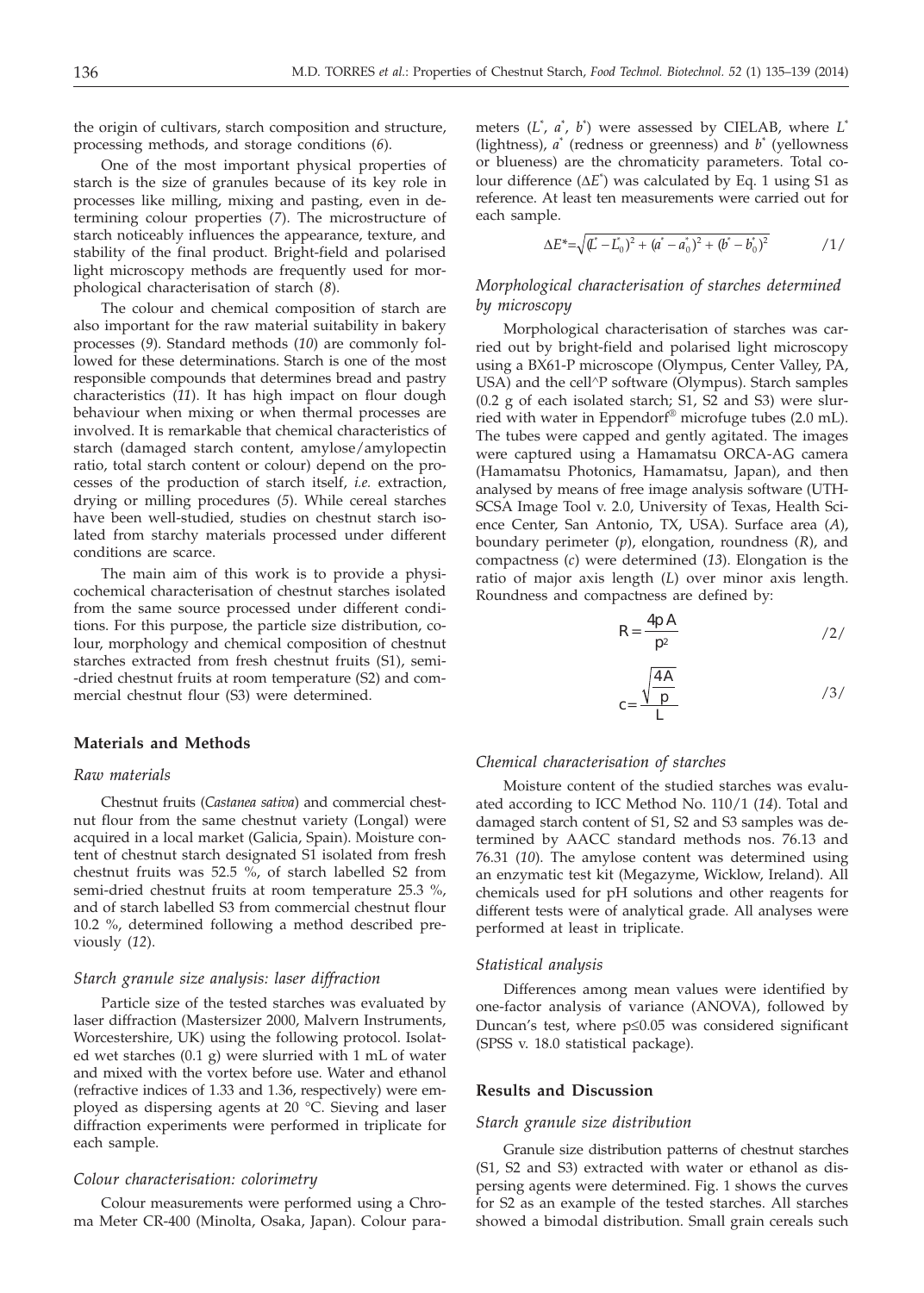

**Fig. 1.** Particle size distribution patterns of chestnut starch S2 obtained by laser diffraction using water  $(-)$  and ethanol  $(--)$ as dispersing agents

as barley and wheat also presented a bimodal distribution of starch granules (*15*), whereas waxy maize showed unimodal distribution (*16*), and other studies even found trimodal distribution for wheat (*17*). The effect of the use of different dispersing agent (ethanol or water) on the particle size distribution patterns of the assayed starches showed only slight differences for S1 and S2. Average  $d_{(0,1)}$ ,  $d_{(0,5)}$  and  $d_{(0,9)}$  values for all chestnut starches are shown in Table 1. The particle size decreased significantly from S1 to S3, following the same trend as the moisture content of samples. Chestnut starch sizes were slightly bigger than the data reported for wheat starches (*18*). Wheat starch is deposited in two types of granules, small B-type granules  $(3-5 \mu m)$  diameter) and large A--type granules (13-16  $\mu$ m diameter). In corn starches of *Zea mays* flour, only one type of starch granule was observed, with similar size to A-type granules (*16*). Chestnut flour exhibited two types of starch granules. It is noteworthy that small granules  $(1.5 \mu m)$  diameter) and large granules (10.5  $\mu$ m) were smaller than those aforementioned for wheat flours. Some authors have recommended these magnitudes of average particle size for gluten-free starches in order to promote the water absorption and to improve the textural and rheological properties of the final products (*19*).

Table 1. Size and shape parameters of the tested chestnut starches

#### *Colour properties of chestnut starches*

Experimental colour parameter data for chestnut starches are given in Table 2. Significant colour differences between chestnut starches were found. Samples S1 and S2 showed a similar trend, whereas S3 exhibited darker colour. Colour differences might be analytically classified as distinct  $(1.5 < \Delta E^* < 3)$  for S2 and very distinct  $(4E^* < 3)$  for S3  $(20)$ . The colour of S1 corresponds with  $(\Delta E > 3)$  for S3 (20). The colour of S1 corresponds with the data reported for wheat and rice starches (21). Samthe data reported for wheat and rice starches (*21*). Samples with the highest moisture content showed less dark colour by water reflection effect. Moreover, the ageing of chestnut samples during storage prior to starch extraction could also affect colour characteristics.

Table 2. Experimental colour parameters  $(L^*, a^*, b^*)$  and total colour difference  $(\Delta E^*)$  of chestnut starches

| Starch         |                    |                     |                   | ΛĒ.                 |
|----------------|--------------------|---------------------|-------------------|---------------------|
| S <sub>1</sub> | $(95.7 \pm 0.2)^a$ | $(0.27 \pm 0.02)^b$ | $(2.1 \pm 0.1)^c$ |                     |
| S <sub>2</sub> | $(94.4 \pm 0.1)^b$ | $(0.23 \pm 0.02)^b$ | $(3.5\pm0.1)^{b}$ | $(1.90\pm0.06)^{p}$ |
| S <sub>3</sub> | $(88.7 \pm 0.2)^c$ | $(1.00 \pm 0.02)^a$ | $(5.2 \pm 0.1)^a$ | $(7.71 \pm 0.08)^a$ |

Data are presented as mean values±standard deviations. Values with different superscripted letters in columns are significantly different, p≤0.05. S1=starch from fresh chestnut, S2=starch from semi-dried chestnut, S3=starch from commercial chestnut flour, *L*\* =lightness, *a* \* =redness or greenness, *b* \* =yellowness or blueness

### *Morphological properties of starches*

Figs. 2a and b show representative views of S1 under bright-field and polarised light, respectively. Granules of S1 exhibited round or oval shapes and low amounts of damaged units. Some granules with trefoil shapes, which are not usually found in other starches, were also observed (Fig. 2a, black circle, and Fig. 2b, white circle). S1 starch was surrounded by higher amounts of other materials (such as fibre, proteins or lipids) than the other tested starches (image not shown). Representative images of S3 starch are shown in Figs. 2c and d. S2 (images not shown) and S3 granules presented similar morphology to S1 granules; they were also predominantly round or oval in shape. Similar shapes were reported for starch isolated from Brazilian (*22*) and Portuguese (*11*) chestnuts.

| Parameter         | S <sub>1</sub>      |               | S <sub>2</sub>     |               | S <sub>3</sub>     |               |
|-------------------|---------------------|---------------|--------------------|---------------|--------------------|---------------|
|                   | Average             | Range         | Average            | Range         | Average            | Range         |
| Elongation        | $0.61^{\text{a}}$   | $0.46 - 0.72$ | $0.63^{\rm a}$     | $0.51 - 0.90$ | $0.56^{\rm a}$     | $0.48 - 0.63$ |
| Roundness         | $0.78^{a}$          | $0.76 - 0.78$ | $0.78^{\rm a}$     | $0.75 - 0.79$ | $0.78^{\rm a}$     | $0.77 - 0.79$ |
| Compactness       | 0.79 <sup>a</sup>   | $0.78 - 0.80$ | 0.79 <sup>a</sup>  | $0.77 - 0.80$ | $0.79^{\rm a}$     | $0.78 - 0.80$ |
| Size range        |                     | $0.01 - 245$  |                    | $0.01 - 210$  |                    | $0.01 - 183$  |
| $d_{(0.1)}/\mu m$ | $(5.3 \pm 0.2)^{b}$ |               | $(5.3 \pm 0.1)^b$  |               | $(3.1 \pm 0.1)^c$  |               |
| $d_{(0.5)}/\mu m$ | $(27.7 \pm 0.3)^b$  |               | $(16.9 \pm 0.2)^c$ |               | $(10.5 \pm 0.4)^d$ |               |
| $d_{(0.9)}/\mu m$ | $(42.7 \pm 1.4)^b$  |               | $(34.6 \pm 0.5)^c$ |               | $(23.3 \pm 0.5)^d$ |               |

Data are presented as mean values±standard deviations. Values with different superscripted letters in rows are significantly different, p<0.05. S1=starch from fresh chestnut, S2=starch from semi-dried chestnut, S3=starch from commercial chestnut flour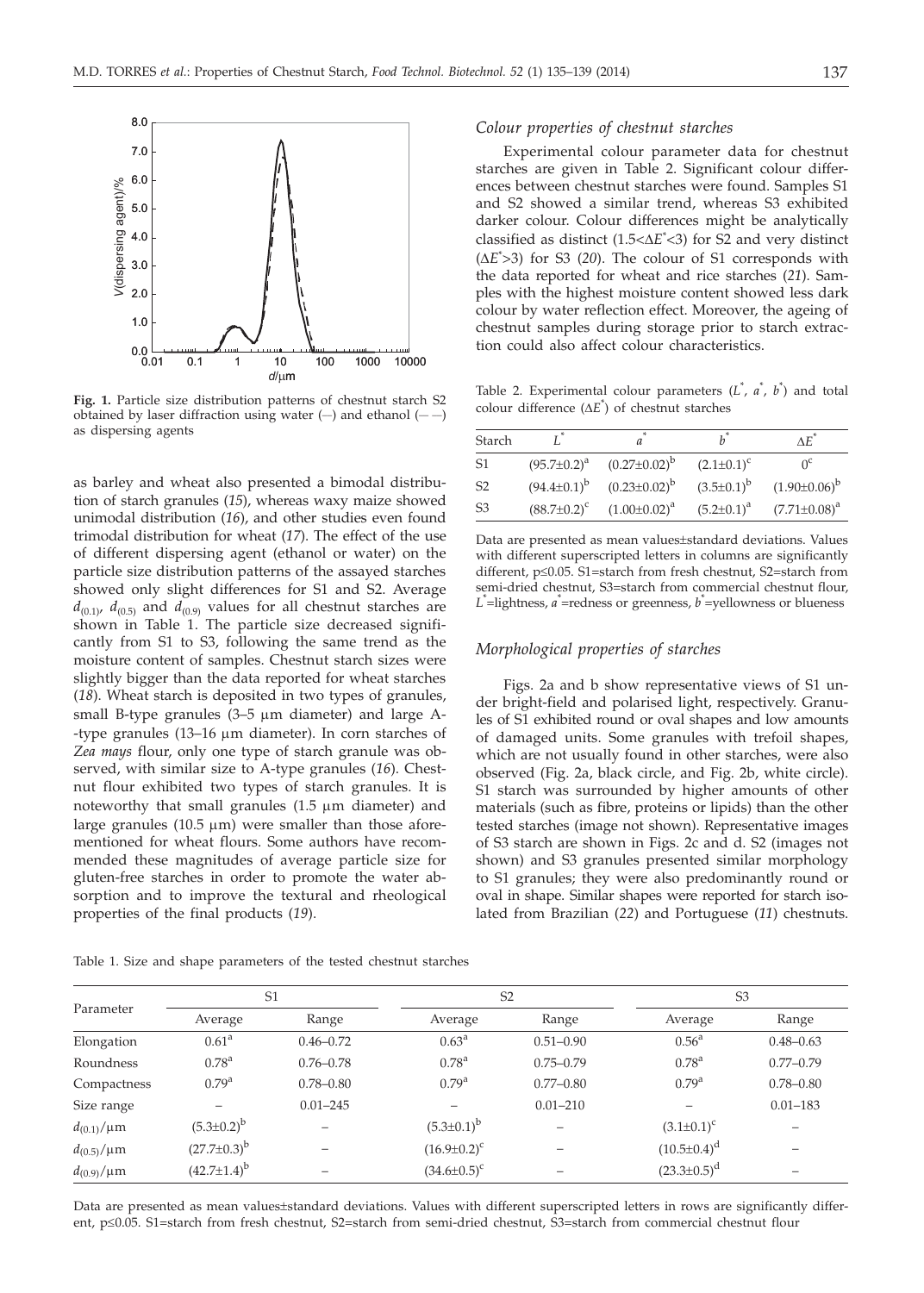

**Fig. 2.** Bright-field light microscopy images and the corresponding polarised light microscopy images for chestnut starch samples S1 (a, b) and S3 (c, d)

Low fractions of damaged starch were identified; this fact was clearly observed in the largest particles, Figs. 2c and 2d (black and white ovals, respectively). Damaged starch amount slightly increased in S3 samples. Other authors found that chestnut starch granules from dried chestnuts showed more fractures than the starch from fresh samples (*23*).

The size range of chestnut starch granules decreased slightly in the following order S1>S2>S3 (Table 1). Chestnut processing modified slightly the morphology of starch granules along with other properties. Length and width of starch granules showed high variability. Semi-dried chestnut samples S2 did not show significant differences in the length and width of starch granules in comparison with S1 and S3 (same area and perimeter values, data not reported). The values of elongation, roundness and compactness remained constant for all starches. These outcomes were consistent with particle size data obtained by means of laser diffraction (Table 1). Laser diffraction values were in the same range as those achieved by microscopy, although the average values were slightly higher. Microscopy assays allowed the identification of bigger agglomerates of starch granules.

## *Chemical composition of starches*

Chemical properties of the tested starches (total starch, damaged starch and amylose content) are given in Table 3. The tested chestnut starches showed some differences between them. Particularly, all samples presented significant differences in total starch content. Starch isolation was improved by drying. S1 showed the lowest starch content and starch isolation was better in the case of dried samples. Other authors also observed that samples with higher moisture content gave lower starch content (*23*).

Damaged starch levels varied in a narrow range from 2.1 up to 3.1 %. These values are in the range of soft flour types according to a wheat flour classification in

Table 3. Experimental chemical composition of the assayed starches

| Starch         | $w$ (moisture)<br>$\frac{0}{0}$ | $w$ (total<br>starch)<br>$\frac{0}{\alpha}$ | $w$ (damaged<br>starch)<br>$\%$ | $w$ (amylose)<br>$\%$ |
|----------------|---------------------------------|---------------------------------------------|---------------------------------|-----------------------|
| S <sub>1</sub> | $(12.3 \pm 0.3)^a$              | $(84.8 \pm 0.6)^c$                          | $(2.11\pm0.02)^c$               | $(17.0 \pm 0.4)^c$    |
| S <sub>2</sub> | $(11.5 \pm 0.2)^{b}$            | $(93.2 \pm 0.9)^b$                          | $(2.61 \pm 0.07)^b$             | $(25.8 \pm 0.3)^a$    |
| S <sub>3</sub> | $(10.3 \pm 0.1)^c$              | $(96.2 \pm 0.4)^a$                          | $(2.91 \pm 0.04)^a$             | $(20.2 \pm 0.4)^b$    |

Data are presented as mean values±standard deviations. Values with different superscripted letters in columns are significantly different,  $p \le 0.05$ . S1=starch from fresh chestnut, S2=starch from semi-dried chestnut, S3=starch from commercial chestnut flour

which damaged starch values corresponding to soft and hard flour types were <3.0 and >5.0 %, respectively (*24*). The starch damaged fraction slightly increased with previous chestnut drying (S3>S1). The results confirm the morphological analyses.

Amylose content of S3  $((20.2\pm0.4)$  %) was intermediate when compared with data reported for corn  $((25.3±)$ 1.7) %), wheat ((24.9±2.1) %) and rice (19.6 %) flour (*4*). These values are also in agreement with those previously found in chestnut starch (21.5 %) (*12*). Previous study on *Castanea crenata* starch determined amylose content of 19.6 % (*25*). S1, S2 and S3 samples showed a random trend of amylose content. The lowest fraction was obtained in S1 ((17.0 $\pm$ 0.4) %), whereas S2 ((25.8 $\pm$ 0.3) %) exhibited the highest content. Other authors studied the effect of drying temperature on chestnut fruits and found that amylose content increased with the increase of drying temperature (to  $60^{\circ}$ C) and by enzymatic processes (*23*). A lower increase in amylose content at above 70 °C could be probably owing to the enzyme inactivation. Low amylose content of S3 could be related to high drying temperatures (>70 °C) during commercial chestnut flour processing.

# **Conclusions**

The average size of chestnut starch granules depends on the moisture content of the raw material, following S1>S2>S3 order. Other parameters (colour, morphology and composition) of chestnut starch varied in a narrow range. S3 showed the darkest colour, even though its value was within the common range of the colour parameters determined for other commercial starches. The tested chestnut starches presented two types of granules – small (1.5  $\mu$ m diameter) and large granules (10.5  $\mu$ m) – which were smaller than those indentified in wheat flour. The isolation of chestnut starch was better from dried samples, achieving the largest total starch content in S3. The fractions of damaged starch were low (below 2.91 %), within the typical range of soft flour types, while intermediate values of amylose content (above 17.0 %) were similar to those in commercial cereal (rice, corn and wheat) starches commonly used in the food industry. Assays with the flour manufactured under well-controlled conditions should be performed in order to determine the influence of processing conditions on the physicochemical properties of chestnut flour.